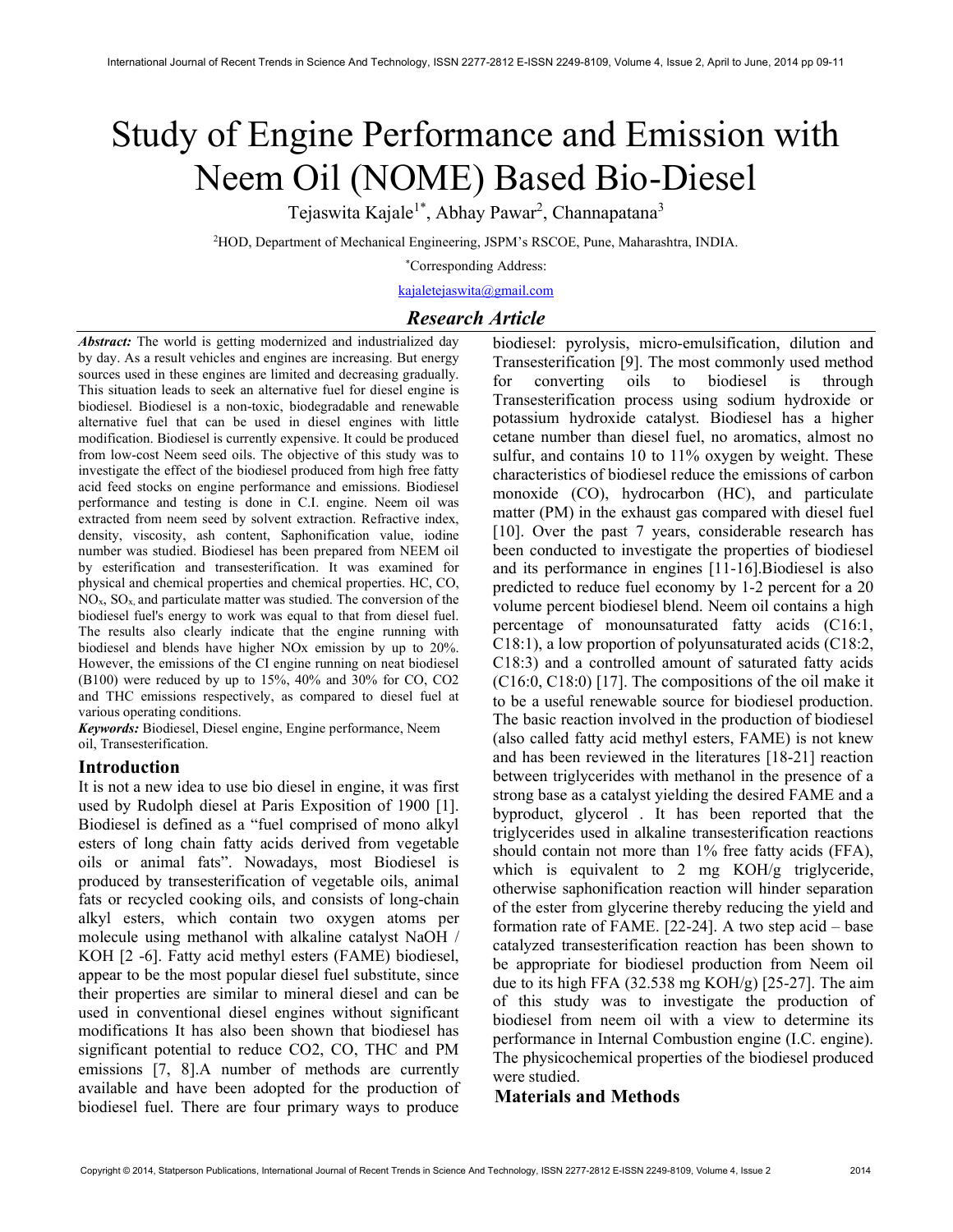# Materials

Neem seed oil, Methanol. Sodium Hydroxide, Exhaust Gas Analyzer, Variable compression ratio, IR spectr on perkins Elmer 221 IR Spectrophotometer using KBr Pellet techniques.

# Methods

The experimental setup included 250 ml glass three necked batch reactor equipped with a reflux condenser, a mechanical stirrer and a thermometer, immersed in a constant-temperature bath. 100 ml oil, 200ml methanol and 10 ml conc. Sulphuric acid is poured into the reaction flask slowly. The reaction takes place at constant stirring with suitable speed and process is carried out at  $60^{\circ}$ C for about 4hour. After the completion of process, the mixture is transferred into a separating flask and then allowed to settle down to separate into two phases. The upper layer is dark acid layer and the lower layer is oil. The upper layer is biodiesel which consists of methyl esters, the middle layer is glycerol and the lower layer is NaOH catalyst. The biodiesel obtained is washed with warm water of 40°C and allowed to settle for 1 hour. A bottom layer of soap water will slowly start to form and the soapy water is drained down carefully. The above procedure is repeated 10 to 15 times, till the clean wash water is got back which indicates that the catalyst is not present in the biodiesel.



General reaction of Transesterification

# Result and Discussion

NOME of neem seed oil shows Ester content, density, viscosity and Carbonious residue 96.4 (%m/m), 884.26  $(\frac{\%m}{m})$  at 15<sup>0</sup>C, 4.16 (Mm2/s) at 40<sup>0</sup>C and  $0.166$  (%m/m). Acid value is 0.26 (mg KOH/g of oil), Iodine and saphonification value 44 (g/100g of Oil), 117(mg KOH/g of oil) of NOME respectively. Moisture content  $0.0002$  (%), Ash content <0.015 (%m/m). NOME contain sulphur, phosphorus and free glycerol 0.066 (%m/m), 270 (%m/m) and 0.194 (%m/m). Figs.1 and 2 shows torque and SFC for diesel and NOME; the curves represent average results of test series reported to ISO conditions. No modification has been done on engine set-points, in order to allow complete fuel interchangeability. The increase of biodiesel percentage in the blend involves a slight decrease of both power and torque over the entire speed range. Figs.3 and 4 show the injection advance effect on torque and SFC when pure biodiesel issued. The SFC for pure diesel oil at nominal injection advance is also reported for comparison. A significant increase of SFC over the entire speed range is registered with biodiesel (about +16% average), due to its

lower LHV and greater density. However, by reducing the injection advance, it is possible to optimize combustion, improving performances especially at low and medium speed, with respect to nominal injection advance operation, by reducing the injection angle, torque are increased up to almost pure diesel oil levels while SFC is reduced.



Figure1: Torque for Diesel Oil and NOME Biodiesel Blends



Figure 2: Specific fuel consumption (SFC) for Diesel Oil and NOME Biodiesel Blends



Figure 3: Effect of Injection Advance on Torque



**Figure 4:** Effect of Injection Advance on Specific fuel consumption (SFC)

Table 1: Physicochemical properties of NOME (Neem Oil Methyl

| Ester)                       |                                 |
|------------------------------|---------------------------------|
| Ester content                | $96.4$ (%m/m)                   |
| Carbonious residue           | $0.166$ (%m/m)                  |
| Iodine No.                   | 44 ( $g/100g$ of Oil)           |
| Sulphur                      | $0.066$ (%m/m)                  |
| Ashes                        | $< 0.015$ (%m/m)                |
| Density at 15 <sup>0</sup> C | 884.26 (%m/m)                   |
| Free glycerol                | $0.194$ (%m/m)                  |
| Phosphorus                   | $270$ (%m/m)                    |
| Saphonification Value        | $117 \text{ (mg KOH/g of oil)}$ |
| Viscosity at $40^{\circ}$ C  | $4.16$ (Mm2/s)                  |
| Moisture                     | $0.0002~(^{\circ}\!/_{0})$      |
| Acid Value                   | $0.26$ (mg KOH/g of oil)        |

# Conclusion

In the study, combustion and exhaust emission with neat diesel-NOME (Neem Oil Methyl Ester) blend were investigated. In addition, the use of biodiesel involves